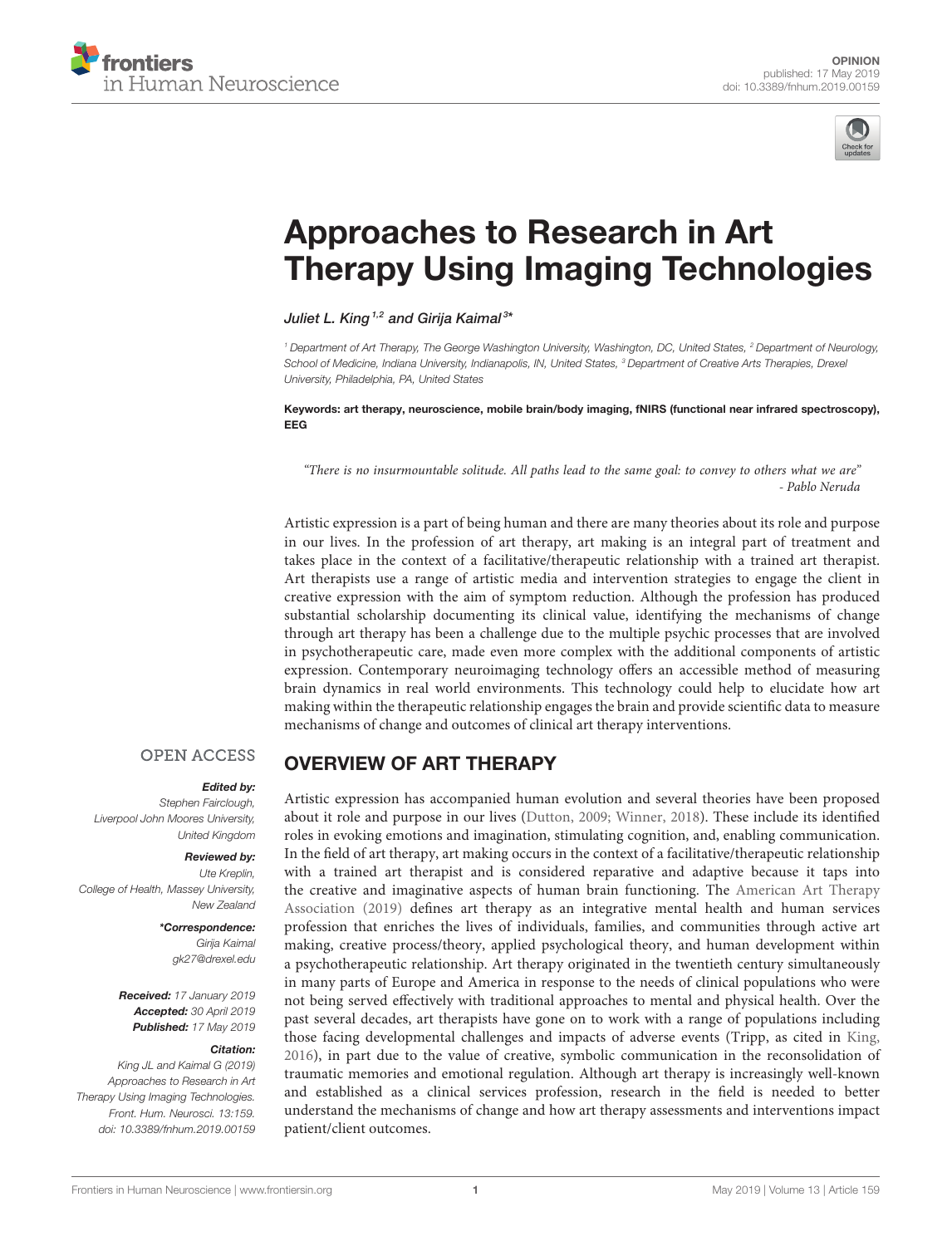# NEUROIMAGING RESEARCH IN ART **THERAPY**

Art therapy is a profession grounded in assumptions of neuroplasticity and sensorimotor engagement and therefore aligns well with research protocols in neuroscience. It is however, a challenge to quantify subjective aspects of an individual's creative process and this is one of the reasons why it has been difficult to test art therapy interventions with the rigor and generalizability necessary to generate evidence on the effectiveness of an intervention. Creativity from a neuroscientific perspective is considered a compound construct in and of itself [\(Dietrich, 2019\)](#page-3-4). Art therapy relies heavily on creative, symbolic self-expression as a method of engaging and objectifying less conscious cognition, emotion and memories, and in this way makes it easier for a person to "see" and eventually put words to psychic processes that are not otherwise readily attainable. In other words, art therapy can be a way of telling without talking [\(Cohen and Cox, 1995\)](#page-3-5). Understanding and identifying the brain processes involved in this type of communication will help to explain with more certainty why and how art therapy works.

In an attempt to conceptualize the theoretical underpinnings of neuroscience and art therapy and provide a framework to propel the systematic integration of the two fields, [King \(2016\)](#page-3-3) developed three initial tenets within which to consider art therapy as neurotherapeutic. Although theoretical at this point, these tenets propose mechanisms of change through art therapy based on observations of clinical sessions: (1) The art-making process and the artwork itself are integral components of treatment that help to understand and elicit verbal and non-verbal communication within an attuned therapeutic relationship; (2) Creative expression is healing and life enhancing; and; (3) The materials and methods utilized affect self-expression, assist in emotional self-regulation, and are applied in specialized ways. These tenets help to distill and organize the multiple components of art therapy and provide a foundation from which to systematically research processes and outcomes. A key consideration in assessing brain function in the context of art therapy is the ability to track human functioning in natural ways, as action is involved in art making and movement is an integral part of the process. Although the mechanisms in our brain do not often map very well with what we experience [\(King, 2018\)](#page-3-6), the introduction of Mobile Brain/Body Imaging (MoBI) (Makeig et al., [2009\)](#page-3-7) to the range of contemporary imaging tools has increased these capacities.

Art making and interpersonal interactions in an art therapy session are ideally suited for study using MoBI technologies in that they align with measurements in real world environments. For example, electroencephalography (EEG) and functional near infrared spectroscopy (fNIRS) are non-invasive tools that monitor participants brain activity while allowing for free movement and interpersonal interactions in the rest of the body. EEG measures brain wave activity while fNIRS is a hemodynamic activity-based neuroimaging technique that measures the relative changes in concentration of oxygenated and deoxygenated hemoglobin secondary to neuronal activity [\(Scholkmann et al., 2014\)](#page-3-8). These MoBI set-ups allow a person to actively engage in the art-making process and to work with a range of art materials without being restricted by the technological equipment. Aligning scientific measurement with a natural therapeutic setting should enable the generation of findings that are relevant to clinical contexts.

The use of EEG to understand brain processes connected to artistic self-expression is in the initial stages of exploratory research. [King et al. \(2017\)](#page-3-9) found that art making resulted in overall increased power as measured by EEG compared with a rote motor task, highlighting the fact that there are differences in brain activation in a creative vs. a pure sensorimotorbased activity. This study provided initial support for the use of MoBI to assess the interaction of movement, cognition, and brain dynamics. Art therapy researchers have used EEG and fNIRS as imaging tools in a few pilot studies. Using quantitative electroencephalography (qEEG), [Belkofer et al.](#page-3-10) [\(2014\)](#page-3-10) investigated the differences in patterns of brain activity among artists and non-artists during the process of drawing. Results indicated that there was more activity in the left hemisphere of the brains of artists, whereas more activity was reflected in the frontal lobe of non-artists. This result may have been based on the fact that drawing was a new task for them and that stimulation in this area of the brain is a sign of learning. There was an increased presence of alpha waves for both the artists and the non-artists, indicating the potential for relaxation through creative opportunities generated by drawing tasks. Similarly, in a qEEG comparison of working with clay and drawing, activation was noted in regions of memory processes, meditative states, and spatiotemporal processing [\(Kruk et al.,](#page-3-11) [2014\)](#page-3-11). [Kaimal et al. \(2017a\)](#page-3-12) examined the outcomes of three different drawing tasks on reward perception as measured using fNIRS. The underlying assumption in this study was that blood flow in the medial prefrontal cortex would indicate activation of one of the reward pathways in the brain. Participants were given three drawing tasks (coloring, doodling, and free drawing) spanning 3 min, each with intermittent rest periods of 2 min each. The findings indicated that all the drawing tasks activated this reward pathway of the brain compared with the noactivity rest conditions, with the doodling condition resulting in maximum activation.

These studies highlight preliminary work in identifying mechanisms of change in art making that require further research: Art making within the therapeutic relationship elicits creativity, evokes positive emotional states of relaxation, and is influenced by specific differences in art media, art task and perceived skills. These are areas to explore further and might be organized according to the aforementioned tenets of art therapy [\(King, 2016\)](#page-3-3). Doing so would help to clarify methods of systematically integrating art therapy and neuroscience theory, practice and research.

# POTENTIAL APPROACHES TO RESEARCH IN ART THERAPY USING MOBI

A challenge in art therapy and neuroimaging research lies in linking relevant brain functions with the appropriate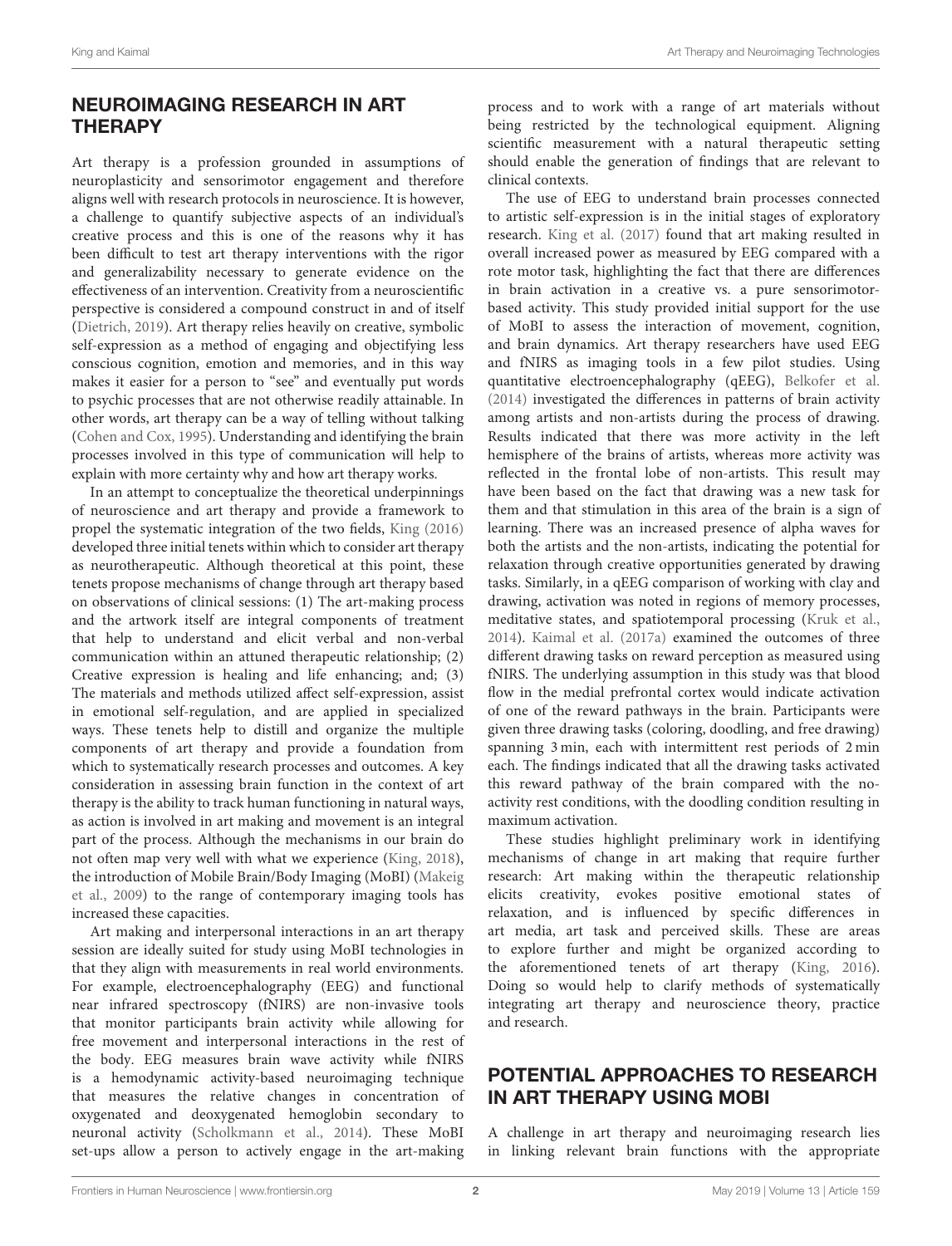psychological and behavioral constructs. The impact of the psychotherapeutic relationship is difficult to prove whether one practices traditional (verbal) psychotherapy or complementary therapies such as art and expressive therapies [\(King, 2016\)](#page-3-3). The nature and quality of the therapeutic interaction is difficult to study in any psychotherapeutic approach, and is exacerbated with the ambiguity and subjectivity that accompany artistic processes and products. Despite these challenges, in our opinion there are some components of art therapy practice that can be studied systematically using neuroimaging modalities including tracking the patient/client's experience, responses to viewing artwork, the experience of the art making process, and, the interactions with the art therapist. For example, researchers might examine whether mental imagery experienced and eventually externalized through the creative process in art therapy treatment results in functional changes in the brain. These changes might be observed in frequency, time, and connectivity using EEG. Functional connectivity of cortical brain networks can be identified and measured with the use of EEG and contemporary neuroimaging. By investigating a shift in cortical brainwave activity throughout an art therapy intervention, it may be possible to measure a change in alpha wave activity that provides data about the deeper brain networks responsible for memory recall. Utilizing an assessment such as PTSD checklist pre and post art therapy treatment and then comparing the results of this assessment with a change in alpha wave activity would help to distill the correlations between brain function and creative expression and allow us to narrow the identified networks involved with traumatic memory recall. Another approach could include tracking the role of visual perception and activation of the default mode network (DMN) since it is increasingly being recognized as being relevant to self-reflection [\(Immordino-Yang et al., 2012\)](#page-3-13), imaginal cognition, and aesthetic experiences [\(Belfi et al., 2019\)](#page-3-14). EEGs of artists vs. non-artists engaging in artmaking might enable tracking activation of alpha waves associated with DMN activation, relaxation, meditation, and daydreaming. Stevens and Zabelina recently [\(2019\)](#page-3-15) identified alpha, theta and gamma wave patterns as markers of creativity. Examination of creativity and its interaction with art media within a specific population is a mechanism of change that can be examined using EEG. One of the recurring outcomes of arts engagement is the evocation of positive emotions [\(Collie et al., 2006;](#page-3-16) [Kaimal and Ray, 2017;](#page-3-17) [Kaimal et al., 2017b\)](#page-3-18). Potential areas of inquiry using fNIRS could include examining positive emotions and reward perception through the dopaminergic pathways in the medial prefrontal cortex and the parietal cortex [\(Lambert, 2010;](#page-3-19) Hass-Cohen and Findlay, [2015\)](#page-3-20). fNIRS also captures overall prefrontal cortex activation which can be used as a measure of executive function and self-regulation for disorders of addiction [\(Bunce et al., 2013\)](#page-3-21), suicidality [\(Sargent et al., 2018\)](#page-3-22), depression [\(Ma et al., 2017\)](#page-3-23) and binge eating [\(Nasser et al., 2016\)](#page-3-24). The role that the facilitated use of art media in art therapy sessions plays in executive control and emotion regulation can be examined further by tracking PFC activation using fNIRS.

MoBI technologies also have the capacity to propel the testing of aspects of the therapeutic relationship. For instance, Dikker et al. [\(2017\)](#page-3-25) described an advanced understanding of brain processes in a social context and found that brain-to-brain synchrony is a possible neural marker for dynamic social engagement that is likely driven by shared mechanisms of attention [\(King, 2019\)](#page-3-26). The relational component, the synchrony between the therapist and the patient/client, and the functional and structural changes that occur in the patient/client's brain are still poorly understood and EEG and fNIRS provide the opportunity to explore and examine what is happening between people as they relate to one another in interactive environments. Most studies to date have focused on relatively healthy populations but these tools are particularly relevant in research involving the treatment of psychological trauma. It is now common knowledge that central nervous system and neurobiological mechanisms of stress response and memory recall are compromised as a result of traumatic experiences and that the creative process offers an opportunity to rework and repair fragmented memories within an attuned therapeutic relationship [\(Walker et al., 2016,](#page-3-27) [2018;](#page-3-28) [King, 2019\)](#page-3-26). It is possible to consider that learning new sensory-motor associations when experiencing the same sensory input and associating these with a different output can help overwrite traumatic memories, which can be measured and tested with this innovative technology [\(King, 2018\)](#page-3-6). The occurrence of alpha wave attenuation in individuals with PTSD could be examined using brain synchronization in group work including attunement, exploration of the mirror neuron system in relational therapeutic exchange, and the potential connections to empathy. Utilizing these modalities can expand the knowledge base related to the observation that movement directly impacts emotional regulation [\(Shafir, 2016\)](#page-3-29). Thus, there might be opportunities to investigate the complicated aspects of psychotherapeutic assessment and intervention including eye and head movements that occur during the creative process. In some cases, virtual reality technology offers avenues for embodied artistic expression which could be different from outcomes and processes seen in traditional artistic media [\(Kaimal et al., 2019\)](#page-3-30).

Lastly, although not mobile, positron emission tomography and functional magnetic resonance imaging studies could examine structural as well as functional outcomes of art therapy. For example, [Walker et al. \(2018\)](#page-3-28) found correlations between visual themes of social connectedness and improved thalamic functioning in patients diagnosed with post-traumatic stress. Changes in amygdala and hippocampal volume might be other structural changes to track in combination with functional brainwave shifts seen during art making assessed through MoBI. Future interdisciplinary research studies could examine the links between key behavioral and psychosocial changes (as seen from clinical practice by art therapists) including creative capacity, improved mood and emotion regulation with associated changes in brain functioning (identified by and imaging experts).

## **CONCLUSIONS**

Art therapy sessions offer a complex and multifaceted interaction between the patient/client and the therapist. The sessions involve art making and depends on the process and the artwork to facilitate adaptive change. MoBI technology can offer new insights into the mechanisms of change